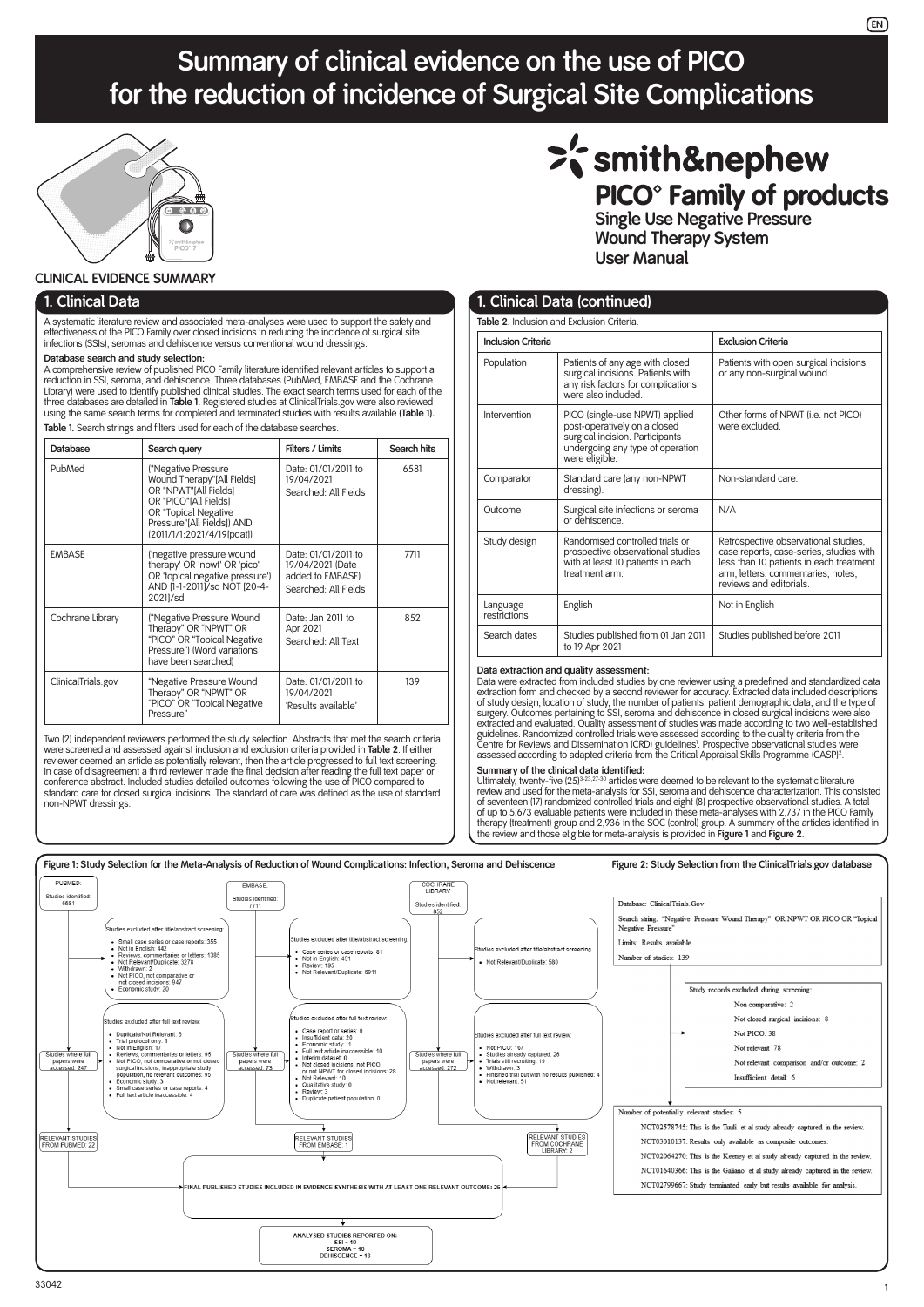### **EN**

# **2. Surgical Site Infection (SSI)**

A systematic literature review is included to demonstrate that the PICO Family can reduce the incidence of surgical site infections in closed surgical incisions in high risk patients in Class I and Class II wounds. Clinica

*Literature Support (Reduction in SSI for High Risk Patients)*<br>Meta-analysis of the seventeen (17) studies relevant to SSI demonstrates a statistically significant reduction in the odds of developing an infection when usin

• Twelve (12) studies were randomized controlled trials and considered Level I evidence

• Five (5) studies were considered Level II evidence, which are non-randomized prospective observational studies

See **Table 3** below for a complete description of these studies.

**Table 3.** Published Studies Evaluating Reduction in Infection for High Risk Patients

| Study                     | Study design                   | <b>Surgical Procedure</b>                                                        | Identified potential risk factors<br>for surgical site infections                                  | Study duration                                                                                     | Incisional dressings used                                                                                       | No. of<br>Subjects | <b>Treatment duration</b>                                                                                                                                                                                                                                                                                |
|---------------------------|--------------------------------|----------------------------------------------------------------------------------|----------------------------------------------------------------------------------------------------|----------------------------------------------------------------------------------------------------|-----------------------------------------------------------------------------------------------------------------|--------------------|----------------------------------------------------------------------------------------------------------------------------------------------------------------------------------------------------------------------------------------------------------------------------------------------------------|
| Gillespie et al 2015      | <b>RCT</b>                     | Elective primary hip                                                             | The majority of patients had a                                                                     | 6 weeks                                                                                            | PICO dressing                                                                                                   | 35                 | 5 days                                                                                                                                                                                                                                                                                                   |
|                           |                                | arthroplasty patients                                                            | ASA score of $\geq$ 2                                                                              |                                                                                                    | Comfeel™ dressing reinforced<br>with 2 absorbent dressings,<br>and then with a self-adhesive,<br>non-woven tape | 35                 | Left intact and patients were<br>discharged with their original<br>dressing                                                                                                                                                                                                                              |
| Hyldig et al 2018         | <b>RCT</b>                     | Elective and emergency                                                           | Inclusion criterion of BMI                                                                         | 30 days                                                                                            | PICO dressing                                                                                                   | 432                | 5 days                                                                                                                                                                                                                                                                                                   |
|                           |                                | caesarean section patients                                                       | $\geq$ 30kg/m <sup>2</sup>                                                                         |                                                                                                    | Standard postoperative<br>dressing                                                                              | 444                | The dressing was left in situ for at<br>least 24 hours                                                                                                                                                                                                                                                   |
| Karlakki et al 2016       | <b>RCT</b>                     | Patients undergoing elective                                                     | The majority of patients had a                                                                     | 6 weeks                                                                                            | PICO dressing                                                                                                   | 102                | 4 days or longer                                                                                                                                                                                                                                                                                         |
|                           |                                | hip and knee arthroplasty                                                        | raised BMI and ASA score.<br>The mean age of participants<br>was >65 years old                     |                                                                                                    | Comfeel™ dressing                                                                                               | 107                | Dressing was left on for 4 days,<br>or longer if drainage continued,<br>unless soiled or dislodged.                                                                                                                                                                                                      |
| O'Leary et al 2017        | <b>RCT</b>                     | Laparotomy patients who                                                          | The majority of patients had a                                                                     | 30 days                                                                                            | PICO dressing                                                                                                   | 24                 | 4 days                                                                                                                                                                                                                                                                                                   |
|                           |                                | received open abdominal<br>surgery                                               | raised BMI and ASA score<br>Type of surgery                                                        |                                                                                                    | Transparent waterproof<br>dressing (Smith & Nephew)                                                             | 25                 | 4 days                                                                                                                                                                                                                                                                                                   |
| Uchino et al 2016         | <b>RCT</b>                     | Patients with ulcerative colitis<br>undergoing elective ileostomy                | All patients had a raised ASA<br>score; inclusion criterion of<br>patients with ulcerative colitis | Patients visited<br>the clinic 4 weeks                                                             | PICO dressing                                                                                                   | 28                 | Continued for 2 weeks, with<br>exchange every 3-4 days                                                                                                                                                                                                                                                   |
|                           |                                | closure                                                                          |                                                                                                    | after the discharge,<br>and every 4 weeks<br>thereafter if they<br>presented with<br>complications | Simple adhesive plaster                                                                                         | 31                 | Not Reported                                                                                                                                                                                                                                                                                             |
| Witt-Majchrzak et al 2015 | <b>RCT</b>                     | Patients undergoing coronary<br>artery bypass grafting surgery                   | The majority of patients had a<br>raised BMI and co-morbidities;<br>Prolonged duration of surgery  | 6 weeks                                                                                            | PICO dressing                                                                                                   | 40                 | Applied for up to 6 days. Dressing<br>changed on day 2 or 3 and<br>removed on day 5 or 6 after<br>surgery                                                                                                                                                                                                |
|                           |                                |                                                                                  |                                                                                                    |                                                                                                    | Conventional dressing                                                                                           | 40                 | Dressings changed daily                                                                                                                                                                                                                                                                                  |
| Hasselmann et al 2019     | <b>RCT</b>                     | Patients undergoing elective<br>open vascular surgery with<br>inguinal incisions | The majority of patients had<br>pre-existing co-morbidities                                        | 90 days                                                                                            | PICO dressing                                                                                                   | 78                 | The PICO device and dressing was<br>left in place for seven days post-<br>operatively, after which patients<br>were instructed to remove it                                                                                                                                                              |
|                           |                                |                                                                                  |                                                                                                    |                                                                                                    | Vitri Pad; ViTri Medical,<br>Saltsjo"-Boo, Sweden or<br>OPSITE Post-Op Visible; Smith<br>and Nephew, London, UK | 80                 | Unless an unplanned change had<br>to be conducted, the standard<br>dressing was left in place for at<br>least 48 hours, although changes<br>due to moisture build-up was an<br>issue on the standard dressing<br>side and dressing changes did<br>sometimes happen prior to 48<br>hours post-operatively |
| Keeney et al 2019         | <b>RCT</b>                     | Patients undergoing primary<br>or revision lower extremity                       | 43.0% of hip patients and<br>55.5% of knee patients had a                                          | 35 days                                                                                            | PICO dressing                                                                                                   | 185                | Initial period of 7 days                                                                                                                                                                                                                                                                                 |
|                           |                                | TJA                                                                              | $BMl > 35$ kg/m <sup>2</sup>                                                                       |                                                                                                    | Non-adherent incisional cover<br>(Adaptic™ or Xeroform™<br>gauze)                                               | 213                | Dressings were changed<br>on postoperative day 2 with<br>subsequent dressing changes<br>performed at 3- to 5-day intervals<br>until the incision was dry                                                                                                                                                 |
| Dingemans et al 2018      | Prospective<br>and historical  | Patients with foot or ankle<br>fractures                                         | Type of surgery                                                                                    | 30 days                                                                                            | PICO dressing                                                                                                   | 47                 | 7 days                                                                                                                                                                                                                                                                                                   |
|                           | controlled                     |                                                                                  |                                                                                                    |                                                                                                    | Conventional surgical<br>dressings                                                                              | 47                 | For the control arm of the study,<br>patients received a pressure<br>bandage with gauze placed<br>underneath, usually for three days<br>duration.                                                                                                                                                        |
| Pellino et al 2014a       | Prospective                    | Patients (50 undergoing                                                          | Type of surgery                                                                                    | 3 months                                                                                           | PICO dressing                                                                                                   | 50                 | 7 days                                                                                                                                                                                                                                                                                                   |
|                           | observational<br>study         | breast surgery, 50 colorectal<br>surgery)                                        | Prolonged duration of surgery                                                                      |                                                                                                    | Basic wound contact<br>absorbent dressings                                                                      | 50                 | Sterile removal for control after 48<br>h. On post-operative day 3, gauzes<br>were removed sterilely and wounds<br>left exposed if no complications<br>occurred.                                                                                                                                         |
| Pellino et al 2014b       | Prospective                    | Crohn's disease patients                                                         | Type of surgery                                                                                    | 3 months                                                                                           | PICO dressing                                                                                                   | 13                 | 7 days                                                                                                                                                                                                                                                                                                   |
|                           | observational                  | undergoing small bowel<br>resection                                              | The majority of patients had<br>co-morbidities and raised<br>ASA score                             |                                                                                                    | Basic wound contact<br>absorbent dressings                                                                      | 17                 | Sterile removal for control after 48<br>h. On postoperative day 3, gauzes<br>were removed sterilely and wounds<br>left exposed if no complications<br>occurred.                                                                                                                                          |
| Selvaggi et al 2014       | Prospective                    | Crohn's disease patients                                                         | Type of surgery                                                                                    | 3 months                                                                                           | PICO dressing                                                                                                   | 25                 | 7 days                                                                                                                                                                                                                                                                                                   |
|                           | observational<br>study         | undergoing abdominal<br>surgery                                                  | The majority of patients had<br>co-morbidities                                                     |                                                                                                    | Basic wound contact<br>absorbent dressings                                                                      | 25                 | Sterile removal for control after<br>48 h. On postoperative day 3,<br>gauzes were removed sterilely and<br>wounds left.                                                                                                                                                                                  |
| Tuuli et al 2017          | RCT/<br>Conference<br>Abstract | Caesarean section patients                                                       | Inclusion criterion of a BMI<br>$\geq$ 30kg/m <sup>2</sup>                                         | 30 days                                                                                            | PICO dressing                                                                                                   | 60                 | Removed at discharge (usually<br>on day 4)                                                                                                                                                                                                                                                               |
|                           |                                |                                                                                  |                                                                                                    |                                                                                                    | Standard wound dressing                                                                                         | 60                 | The dressing was removed after<br>hours                                                                                                                                                                                                                                                                  |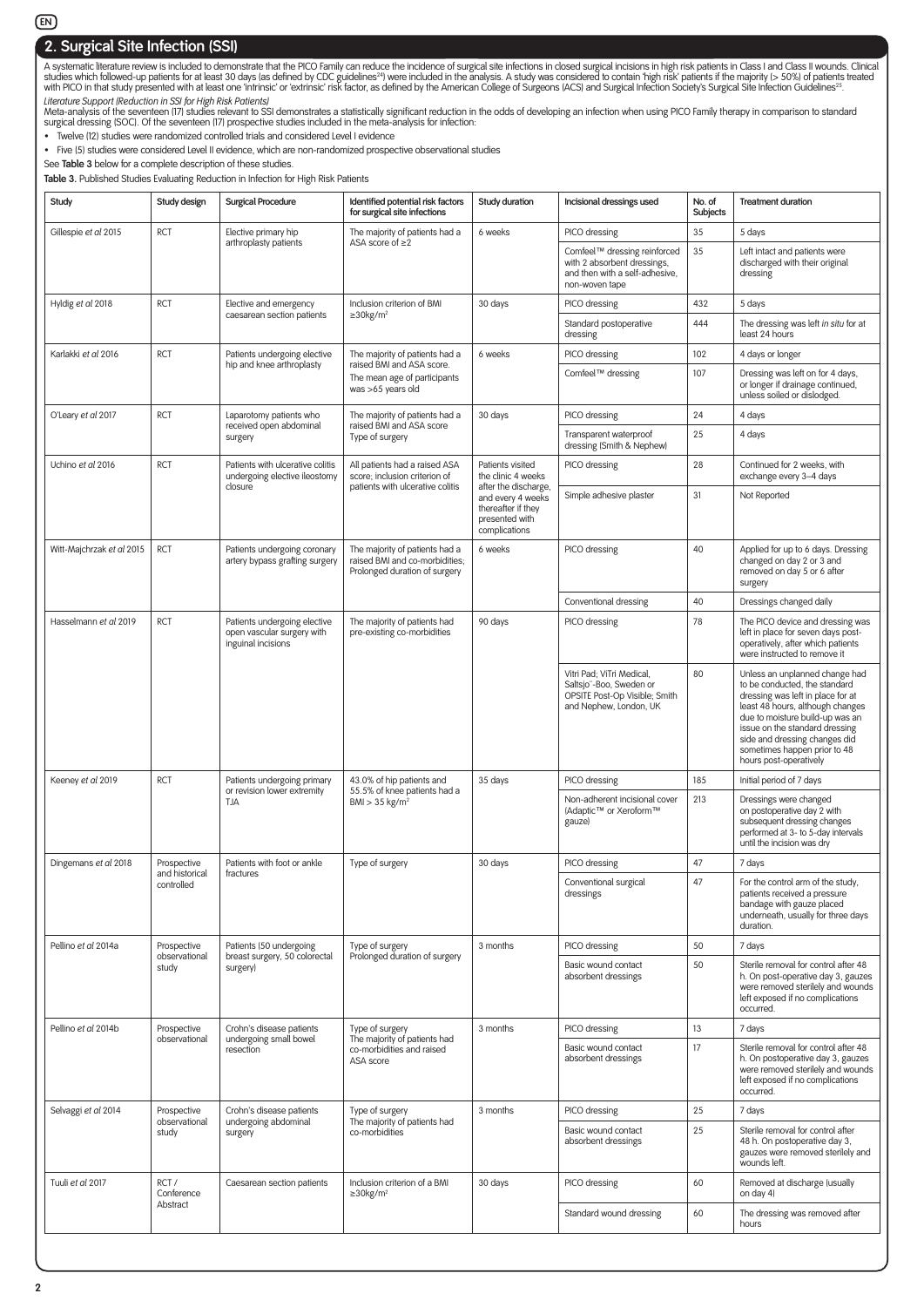| 2. Surgical Site Infection (SSI) (continued) |                                                                                                                                                                               |                                                                                         |                                                                                   |                |                                                                                                                   |                    |                                                                                                                                           |
|----------------------------------------------|-------------------------------------------------------------------------------------------------------------------------------------------------------------------------------|-----------------------------------------------------------------------------------------|-----------------------------------------------------------------------------------|----------------|-------------------------------------------------------------------------------------------------------------------|--------------------|-------------------------------------------------------------------------------------------------------------------------------------------|
| Study                                        | Study design                                                                                                                                                                  | <b>Surgical Procedure</b>                                                               | Identified potential risk factors<br>for surgical site infections                 | Study duration | Incisional dressings used                                                                                         | No. of<br>Subjects | <b>Treatment duration</b>                                                                                                                 |
| Martin and O'Neil 2020                       | RCT/<br>Patients undergoing<br>The average age among all<br>Conference<br>hepatectomy and<br>participants was 60.82 years<br>and BMI was 31.7.<br>Abstract<br>pancreatectomy. |                                                                                         |                                                                                   | 1 year         | PICO dressing                                                                                                     | 20                 | For the PICO arm of the study, the<br>PICO device was left in place for a<br>total of 7 days.                                             |
|                                              |                                                                                                                                                                               |                                                                                         |                                                                                   |                | Sterile island dressing                                                                                           | 20                 | For the control arm of the study.<br>the length of time the dressing was<br>left in place for was a median on 5<br>days (range 2-5 days). |
| Helito et al 2020                            | Prospective<br>and historical<br>controlled                                                                                                                                   | Patients undergoing total<br>knee arthroplasty                                          | The majority of patients (51.7%)<br>12 months<br>had at least one risk factor for |                | PICO dressing                                                                                                     | 97                 | Applied with an intentional duration<br>of 7 days.                                                                                        |
|                                              |                                                                                                                                                                               |                                                                                         | surgical wound complications                                                      |                | Conventional surgical<br>dressings                                                                                | 199                | Applied with an intentional duration<br>of 7 davs.                                                                                        |
| Costa et al 2020                             | RCT                                                                                                                                                                           | Patients undergoing surgery<br>for lower limb fractures<br>associated with major trauma | Type of surgery                                                                   |                | PICO dressing                                                                                                     | 770                | Applied according to surgeon's<br>normal practice and the<br>manufacturer's instructions (up to 7<br>davs of treatment).                  |
|                                              |                                                                                                                                                                               |                                                                                         |                                                                                   |                | Sterile dressings (varied by<br>treatment centre - details<br>not given)                                          | 749                | Varied based on routine local care.                                                                                                       |
| Masters et al 2021                           | <b>RCT</b>                                                                                                                                                                    | Patients undergoing surgery<br>for hip fractures associated<br>with trauma              | Type of surgery, median age<br>$( > 84$ vears)                                    | 120 davs       | PICO dressing                                                                                                     | 232                | Applied according to surgeon's<br>normal practice and the<br>manufacturer's instructions (up to 7<br>days of treatment).                  |
|                                              |                                                                                                                                                                               |                                                                                         |                                                                                   |                | Sterile dressings (varied by<br>treatment centre - details<br>not given)                                          | 230                | Varied based on routine local care.                                                                                                       |
| Bueno-Lledo et al 2020                       | <b>RCT</b>                                                                                                                                                                    | Patients undergoing<br>incisional hernia repair                                         | Obese patients undergoing<br>incisional hernia repair (BMI >                      | 30 days        | PICO dressing                                                                                                     | 72                 | Applied with an intentional duration<br>of six days.                                                                                      |
|                                              |                                                                                                                                                                               |                                                                                         | 30; total pop: n=37/150)                                                          |                | Conventional sterile dressing<br>(MEPORE pro; Molnlycke,<br>Goteborg, Sweden)                                     | 74                 | Applied with an intentional duration<br>of six days.                                                                                      |
| Andrianello et al 2020                       | <b>RCT</b>                                                                                                                                                                    | Patients undergoing<br>pancreatic resection                                             | Type of surgery                                                                   | 90 days        | PICO dressing                                                                                                     | 46                 | Applied with an intentional duration<br>of seven days                                                                                     |
|                                              |                                                                                                                                                                               |                                                                                         |                                                                                   |                | Sterile gauze until post-op day<br>3, then sterile island dressing<br>(OPSITE Post-Op Visible; Smith<br>& Nephew) | 49                 | Dressing (OPSITE) was changed<br>according to clinical judgement.                                                                         |

Together, the seventeen (17) studies contained 1,354 evaluable patients receiving the PICO Family (treatment group) and 1,516 patients receiving conventional wound dressings (control group). The<br>conventional wound dressings used in each study can be seen in **Table 3** and ranged from standard<br>transparent dressings to ba the incidence of infection in the treatment group compared to the control group, with follow-up of<br>patients for at least 30 days following surgery as per CDC guidance. The treatment effect for each<br>study was summarized usi

- OR = AD/BC, where
	- $A =$  the number of subjects with Infection events for the treatment group
	- $B =$  the number of subjects without Infection events for the treatment group
	- $C =$  the number of subjects with Infection events for the control group
	- $D =$  the number of subjects without Infection events for the control group

An OR of less than 1 suggests a favorable effect by the treatment in reducing the incidence of infection in high risk patients, whereas an OR greater than 1 suggests a favorable effect by the<br>conventional wound dressings. The 95% confidence interval (95% CI) for the odds ratio is calculated<br>based on the standard err

As demonstrated in **Figure 3**, there is an observable trend supporting a favorable effect by the PICO Family in reducing the incidence of infection compared to the control group.

**Figure 3: Forest plot showing Infections in patients treated with PICO compared to SOC**

|                                                              | Experimental   |      | <b>Events Total Events Total</b> | Control |      |     |                   |     |           |                          |               |
|--------------------------------------------------------------|----------------|------|----------------------------------|---------|------|-----|-------------------|-----|-----------|--------------------------|---------------|
| Study                                                        |                |      |                                  |         |      |     | <b>Odds Ratio</b> |     | <b>OR</b> |                          | 95%-CI Weight |
| Gillespie et al 2015                                         | 2              | 35   | 3                                | 35      |      |     |                   |     | 0.65      | [0.10; 4.13]             | 1.8%          |
| Hasselmann et al 2019                                        | 8              | 78   | 22                               | 80      |      |     |                   |     | 0.30      | [0.12; 0.73]             | 12.6%         |
| Hyldig et al 2018                                            | 20             | 432  | 41                               | 444     |      |     |                   |     | 0.48      | [0.27; 0.83]             | 24.9%         |
| Karlakki et al 2016                                          |                | 102  | 6                                | 107     |      |     |                   |     | 0.17      | [0.02; 1.41]             | 3.7%          |
| Keeney et al 2019                                            | 7              | 185  | 8                                | 213     |      |     |                   |     | 1.01      | [0.36; 2.83]             | 4.6%          |
| O'Leary et al 2017                                           | 2              | 24   | 8                                | 25      |      |     |                   |     | 0.19      | [0.04; 1.03]             | 4.6%          |
| Uchino et al 2016                                            | 3              | 28   | 1                                | 31      |      |     |                   |     |           | 3.60 [0.35; 36.80]       | 0.5%          |
| Witt-Maichrzak et al 2015                                    | 1              | 40   | 7                                | 40      |      |     |                   |     | 0.12      | [0.01; 1.03]             | 4.4%          |
| Dingemans et al 2018                                         | $\overline{c}$ | 47   | 7                                | 47      |      |     |                   |     | 0.25      | [0.05; 1.29]             | 4.3%          |
| Selvaggi et al 2014                                          | $\overline{a}$ | 25   | 12                               | 25      |      |     |                   |     | 0.09      | [0.02; 0.49]             | 7.1%          |
| Pellino et al 2014a                                          | 4              | 50   | 20                               | 50      |      |     |                   |     | 0.13      | [0.04; 0.42]             | 11.9%         |
| Pellino et al 2014b                                          |                | 13   | 8                                | 17      |      |     |                   |     | 0.09      | [0.01; 0.89]             | 4.1%          |
| Tuuli et al 2017                                             | 3              | 60   | $\overline{2}$                   | 60      |      |     |                   |     | 1.53      | [0.25: 9.48]             | 1.2%          |
| Martin & O'Neil 2019                                         | 3              | 20   | 6                                | 20      |      |     |                   |     | 0.41      | [0.09; 1.95]             | 3.3%          |
| Helito et al 2020                                            | 0              | 97   | 7                                | 199     |      |     |                   |     | 0.13      | [0.01; 2.33]             | 3.2%          |
| Andrianello et al 2020                                       | 5              | 46   | 6                                | 49      |      |     |                   |     | 0.87      | [0.25; 3.09]             | 3.3%          |
| Bueno-Lledo et al 2020                                       | 0              | 72   | 6                                | 74      |      |     |                   |     | 0.07      | [0.00: 1.31]             | 4.1%          |
| <b>Fixed effect model</b>                                    |                | 1354 |                                  | 1516    |      | ۰   |                   |     |           | 0.36 [0.27; 0.49] 100.0% |               |
| Heterogeneity: $l^2 = 34\%$ , $\tau^2 = 0.2474$ , $p = 0.09$ |                |      |                                  |         |      |     |                   |     |           |                          |               |
|                                                              |                |      |                                  |         | 0.01 | 0.1 | 10                | 100 |           |                          |               |

Adverse events (AEs) or other potential device-related problems, ranging from patient reported noise concerns and vacuum failure to reports of pain and adverse skin reactions, were detailed in fifteen (15) of the seventeen (17) studies included in the meta-analyses.

*Literature Supports Reduction in Infection for Class I and II Wounds*

To analyze the effect of the PICO Family on infection in wounds of different degrees of contamination, a wound classification designation was applied following the Center for Disease Control and Prevention (CDC) guidelines<sup>24</sup>

*Literature Support: Reduction in Superficial and Deep Surgical Site Infection (Infection Depth)* The definitions of "superficial" and "deep" incisional surgical site infections (SSIs) utilized within this analysis are based on the established and recognized definitions provided by the Centers for<br>Disease Control and Prevention (CDC). According to the latest recommendations<sup>24</sup>, superficial and deep incisional SSIs are briefly defined as follows:

- A superficial incisional SSI involves only skin and subcutaneous tissue of the incision and occurs within 30 days after any NHSN operative procedure.
- A deep incisional SSI involves deep soft tissues of the incision (for example, fascial and muscle layers) and occurs within 30 or 90 days after the NHSN operative procedure.

Meta-analysis of appropriate studies from Class I or Class II wound studies show a reduction in infection for superficial and deep infection when using the PICO Family compared to standard surgical dressing (SOC). Specifically, to analyze the effect of the PICO Family on infections of different depths, subgroup analyses were performed using studies where the authors stated the use of the CDC criteria discussed above for superficial and deep SSIs26.

Meta-analyses of the relevant studies show a statistically significant reduction in infection for both superficial and deep incisional infections for class I/II wounds when comparing use of the PICO Family to SOC (**Figures 4 and 5**). The meta-analysis for superficial SSI includes eight (8) studies (5 RCTs, 3 prospective observational) containing a total of 723 evaluable patients, of which 356 received the PICO Family (treatment group) and 367 received conventional wound dressings (control group).<br>The deep SSI analysis includes six (6) studies (4 RCTs, 2 prospective observational) containing a a<br>total of 2,284 evaluable received conventional wound dressings (control group). The conventional wound dressings used<br>in each study can be found in **Table 3** and range from standard transparent dressings to simple<br>adhesive plasters. The endpoint i the treatment group compared to the control group.

**Figure 4: Forest plot showing superficial SSI defined in patients treated with PICO Family compared to SOC**

| Study                                                  | Experimental   |     | <b>Events Total Events Total</b> | Control |      |     | <b>Odds Ratio</b> |    |     | OR   | 95%-CI Weight            |       |
|--------------------------------------------------------|----------------|-----|----------------------------------|---------|------|-----|-------------------|----|-----|------|--------------------------|-------|
|                                                        |                |     |                                  |         |      |     |                   |    |     |      |                          |       |
| Gillespie et al 2015                                   |                | 35  | 3                                | 35      |      |     |                   |    |     | 0.31 | [0.03; 3.17]             | 6.1%  |
| Hasselmann et al 2019                                  |                | 78  | 18                               | 80      |      |     |                   |    |     | 0.34 | [0.13:0.87]              | 33.6% |
| Selvaggi et al 2014                                    | $\overline{2}$ | 25  | 6                                | 25      |      |     |                   |    |     | 0.28 | [0.05:1.53]              | 11.5% |
| Pellino et al 2014b                                    |                | 13  | $\overline{a}$                   | 17      |      |     |                   |    |     | 0.27 | [0.03:2.78]              | 6.7%  |
| Dingemans et al 2018                                   | $\Omega$       | 47  | 4                                | 47      |      |     |                   |    |     | 0.10 | [0.01:1.95]              | 9.3%  |
| Witt-Maichrzak et al 2015                              |                | 40  |                                  | 40      |      |     |                   |    |     | 0.12 | [0.01:1.03]              | 14.2% |
| Andrianello et al 2020                                 | 4              | 46  | 3                                | 49      |      |     |                   |    |     | 1.46 | [0.31:6.91]              | 5.5%  |
| Bueno-Lledo et al 2020                                 | 0              | 72  | 6                                | 74      |      |     |                   |    |     | 0.07 | [0.00; 1.31]             | 13.2% |
| <b>Fixed effect model</b>                              |                | 356 |                                  | 367     |      | ⇔   |                   |    |     |      | 0.30 [0.17; 0.53] 100.0% |       |
| Heterogeneity: $l^2 = 0\%$ , $\tau^2 = 0$ , $p = 0.52$ |                |     |                                  |         |      |     |                   |    |     |      |                          |       |
|                                                        |                |     |                                  |         | 0.01 | 0.1 |                   | 10 | 100 |      |                          |       |

**Figure 5: Forest plot showing deep SSI defined in patients treated with PICO Family compared to SOC**

| Study                                                        | <b>Experimental</b> |      | <b>Events Total Events Total</b> | Control |      |     | <b>Odds Ratio</b> |    |     | <b>OR</b> |                          | 95%-CI Weight |
|--------------------------------------------------------------|---------------------|------|----------------------------------|---------|------|-----|-------------------|----|-----|-----------|--------------------------|---------------|
|                                                              |                     |      |                                  |         |      |     |                   |    |     |           |                          |               |
| Hasselmann et al 2019                                        |                     | 78   | $\overline{c}$                   | 80      |      |     |                   |    |     |           | 0.51 [0.04:5.70]         | 2.7%          |
| Selvaggi et al 2014                                          | $\Omega$            | 25   | 4                                | 25      |      |     |                   |    |     |           | $0.09$ $[0.00; 1.84]$    | 6.0%          |
| Pellino et al 2014b                                          | $^{\circ}$          | 13   | з                                | 17      |      |     |                   |    |     |           | $0.15$ $[0.01; 3.25]$    | 4.0%          |
| Masters et al 2021                                           | 5                   | 214  | 14                               | 218     |      |     |                   |    |     |           | 0.35 [0.12:0.99]         | 18.4%         |
| Costa et al 2020                                             | 45                  | 770  | 50                               | 749     |      |     |                   |    |     |           | 0.87 [0.57:1.32]         | 65.0%         |
| Andrianello et al 2020                                       |                     | 46   | 3                                | 49      |      |     |                   |    |     |           | $0.34$ $[0.03; 3.40]$    | 3.9%          |
| <b>Fixed effect model</b>                                    |                     | 1146 |                                  | 1138    |      |     |                   |    |     |           | 0.67 [0.46; 0.96] 100.0% |               |
| Heterogeneity: $l^2 = 16\%$ , $\tau^2 = 0.0984$ , $p = 0.31$ |                     |      |                                  |         |      |     |                   |    |     |           |                          |               |
|                                                              |                     |      |                                  |         | 0.01 | 0.1 |                   | 10 | 100 |           |                          |               |

**EN**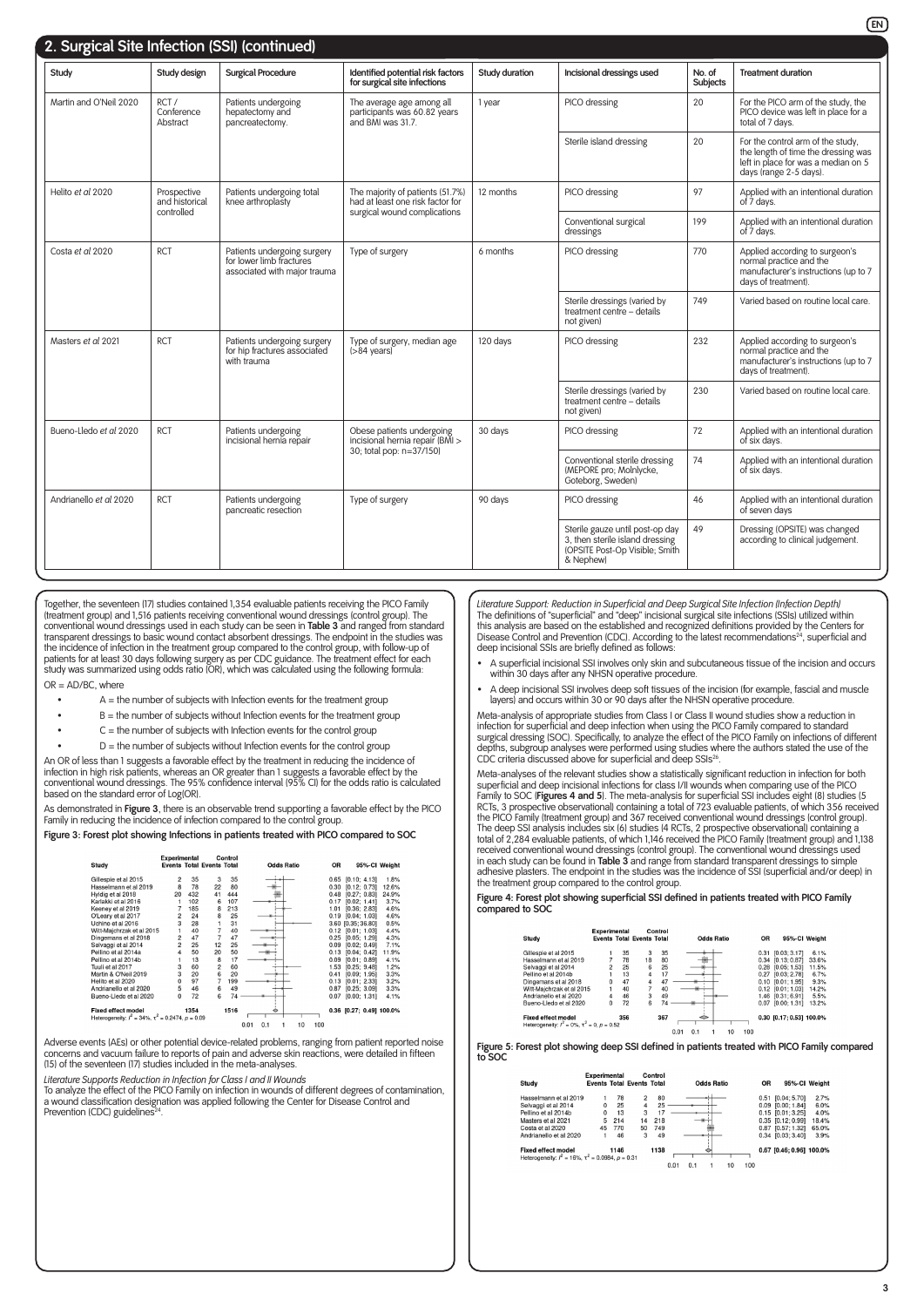#### **EN**

## **3. Post-Operative Seroma**

A review of literature is included to demonstrate that the PICO Family is intended to reduce the incidence of post-operative seroma for closed surgical incisions. Studies assessing seroma were only included if they had at least 10 days of follow-up time (see **Table 4**).

*Literature Review*<br>A meta-analysis of ten (10) studies demonstrated a statistically significant reduction in the odds of developing a seroma when using PICO in comparison to standard of care (SOC). Of the ten (10) prospec studies included in the meta-analysis for seroma:

• Seven (7) studies were randomized controlled trials and considered Level I evidence.

• Three (3) studies were considered Level II evidence, which are non-randomized prospective observational studies.

See **Table 4** below for a complete description of these studies. The ten (10) studies contained 608 evaluable patients receiving the PICO Family (treatment group) and 618 patients receiving conventional wound dressings (control group). The conventional wound dessings<br>used in each study

As demonstrated in **Figure 6**, there is an observable trend supporting a favorable effect by the PICO Family in reducing the incidence of seroma.

**Table 4.** Published Studies Evaluating Reduction in Seroma.

| Study                  | Study design              | <b>Surgical Procedure</b>                                                        | Follow up<br>period            | Incisional dressings used                                                                                         | No. of<br>Subjects | <b>Treatment duration</b>                                                                                                                                                                                                                  |
|------------------------|---------------------------|----------------------------------------------------------------------------------|--------------------------------|-------------------------------------------------------------------------------------------------------------------|--------------------|--------------------------------------------------------------------------------------------------------------------------------------------------------------------------------------------------------------------------------------------|
| Chaboyer et al 2014    | Randomized                | Elective caesarean section                                                       | 6 weeks                        | PICO dressing                                                                                                     | 44                 | 4 days or more                                                                                                                                                                                                                             |
|                        | Controlled Trial<br>(RCT) | patients                                                                         |                                | Comfeel™ dressing                                                                                                 | 43                 | Dressing was left on for 4 days, or longer if drainage<br>continued, unless soiled or dislodged                                                                                                                                            |
| Galiano et al 2018     | <b>RCT</b>                | Bilateral reduction mammoplasty<br>patients                                      | 21 days<br>$(90 \text{ days})$ | PICO dressing                                                                                                     | 185                | The overall duration of PICO treatment was a median of 7<br>days                                                                                                                                                                           |
|                        |                           |                                                                                  |                                | 3M STERI-Strip (3M Health Care, St.<br>Paul, Minn.).                                                              | 185                | Not reported                                                                                                                                                                                                                               |
| Gillespie et al 2015   | <b>RCT</b>                | Elective primary hip arthroplasty                                                | 6 weeks                        | PICO dressing                                                                                                     | 35                 | 5 days                                                                                                                                                                                                                                     |
|                        |                           | patients                                                                         |                                | Comfeel™ dressing reinforced with 2<br>absorbent dressings, and then with a<br>self-adhesive, non-woven tape      | 35                 | Left intact and patients were discharged with their original<br>dressing                                                                                                                                                                   |
| Hasselmann et al 2019  | <b>RCT</b>                | Patients undergoing elective<br>open vascular surgery with<br>inguinal incisions | 90 days                        | PICO dressing                                                                                                     | 78                 | The PICO device and dressing was left in place for seven<br>days post-operatively, after which patients were instructed<br>to remove it.                                                                                                   |
|                        |                           |                                                                                  |                                | Vitri Pad (ViTri Medical, Saltsjo"-<br>Boo, Sweden or OPSITE Post-Op<br>Visible; Smith and Nephew,<br>London, UK) | 80                 | The standard dressing was left in place for at least 48 hours,<br>although changes due to moisture build-up was an issue<br>on the standard dressing side and dressing changes did<br>sometimes happen prior to 48 hours post-operatively. |
| Pellino et al 2014a    | Prospective               | Patients (50 undergoing breast                                                   | 3 months                       | PICO dressing                                                                                                     | 50                 | 7 days                                                                                                                                                                                                                                     |
|                        | observational study       | surgery, 50 colorectal surgery)                                                  |                                | Basic wound contact absorbent<br>dressings                                                                        | 50                 | Sterile removal for control after 48 h. On post-operative day<br>3, gauzes were removed sterilely and wounds left exposed<br>if no complications occurred.                                                                                 |
| Pellino et al 2014b    | Prospective               | Crohn's disease patients                                                         | 3 months                       | PICO dressing                                                                                                     | 13                 | 7 days                                                                                                                                                                                                                                     |
|                        | observational             | undergoing small bowel<br>resection                                              |                                | Basic wound contact absorbent<br>dressings                                                                        | 17                 | Sterile removal for control after 48 h. On post-operative day<br>3, gauzes were removed sterilely and wounds left exposed<br>if no complications occurred.                                                                                 |
| Selvaggi et al 2014    | Prospective               | Crohn's disease patients                                                         | 3 months                       | PICO dressing                                                                                                     | 25                 | 7 days                                                                                                                                                                                                                                     |
|                        | observational studv       | undergoing abdominal surgery                                                     |                                | Basic wound contact absorbent<br>dressings                                                                        | 25                 | Sterile removal for control after 48 h. On post-operative day<br>3, gauzes were removed sterilely and wounds left exposed<br>if no complications occurred.                                                                                 |
| Tuuli et al 2017       | RCT / Conference          | Caesarean section patients                                                       | 30 days                        | PICO dressing                                                                                                     | 60                 | Removed at discharge (usually on day 4)                                                                                                                                                                                                    |
|                        | Abstract                  |                                                                                  |                                | Standard wound dressing                                                                                           | 60                 | The dressing was removed 24 to 48 hours                                                                                                                                                                                                    |
| Bueno-Lledo et al 2020 | <b>RCT</b>                | Patients undergoing incisional<br>hernia repair                                  | 30 days                        | Conventional sterile dressing<br>(MEPORE pro; Molnlycke, Goteborg,<br>Sweden)                                     | 74                 | Applied with an intentional duration of six days                                                                                                                                                                                           |
|                        |                           |                                                                                  |                                | PICO dressing                                                                                                     | 72                 | Applied with an intentional duration of six days                                                                                                                                                                                           |
| Andrianello et al 2020 | <b>RCT</b>                | Patients undergoing pancreatic<br>resection                                      | 90 days                        | Sterile gauze until post-op day 3,<br>then sterile island dressing (OPSITE<br>Post-Op Visible; Smith & Nephew)    | 49                 | Dressing (OPSITE) was changed according to clinical<br>judgement.                                                                                                                                                                          |
|                        |                           |                                                                                  |                                | PICO dressing                                                                                                     | 46                 | Applied with an intentional duration of seven days                                                                                                                                                                                         |

**Figure 6: Forest plot showing Seroma in patients treated with PICO compared to SOC**

|                                                                                        | <b>Experimental</b> |     |                                  | Control |      |     |                   |    |     |           |                     |       |
|----------------------------------------------------------------------------------------|---------------------|-----|----------------------------------|---------|------|-----|-------------------|----|-----|-----------|---------------------|-------|
| Study                                                                                  |                     |     | <b>Events Total Events Total</b> |         |      |     | <b>Odds Ratio</b> |    |     | <b>OR</b> | 95%-CI Weight       |       |
| Chabover et al 2014                                                                    |                     | 44  | $\Omega$                         | 43      |      |     |                   |    |     |           |                     | 0.0%  |
| Galiano et al 2018                                                                     | 0                   | 185 |                                  | 185     |      |     |                   |    |     | 0.33      | [0.01; 8.19]        | 5.4%  |
| Gillespie et al 2015                                                                   | 3                   | 35  | $\mathbf 0$                      | 35      |      |     |                   |    |     |           | 7.65 [0.38; 153.75] | 6.0%  |
| Pellino et al 2014a                                                                    | 3                   | 50  | 15                               | 50      |      |     |                   |    |     | 0.15      | [0.04; 0.55]        | 15.5% |
| Pellino et al 2014b                                                                    |                     | 13  | 8                                | 17      |      |     |                   |    |     | 0.09      | [0.01; 0.89]        | 9.0%  |
| Selvaggi et al 2014                                                                    | $\overline{c}$      | 25  | 11                               | 25      |      |     |                   |    |     | 0.11      | [0.02; 0.57]        | 12.8% |
| Hasselmann et al 2019                                                                  | 16                  | 78  | 18                               | 80      |      |     |                   |    |     | 0.89      | [0.42; 1.90]        | 20.7% |
| Tuuli et al 2017                                                                       | U                   | 60  |                                  | 60      |      |     |                   |    |     | 0.33      | [0.01; 8.21]        | 5.4%  |
| Andrianello et al 2020                                                                 | U                   | 46  | 6                                | 49      |      |     |                   |    |     | 0.07      | [0.00: 1.32]        | 6.3%  |
| Bueno-Lledo et al 2020                                                                 | 9                   | 72  | 10                               | 74      |      |     |                   |    |     | 0.91      | [0.35; 2.40]        | 18.8% |
| <b>Random effects model</b><br>Heterogeneity: $l^2$ = 54%, $\tau^2$ = 0.7465, p = 0.03 |                     | 608 |                                  | 618     |      |     |                   |    |     | 0.37      | [0.16; 0.86] 100.0% |       |
|                                                                                        |                     |     |                                  |         | 0.01 | 0.1 |                   | 10 | 100 |           |                     |       |

Device related adverse events (AEs) or other potential device-related problems, ranging from sealing issues to reports of pain and adverse skin reactions, were reported in eight (8) of the ten (10) studies included in the meta-analysis.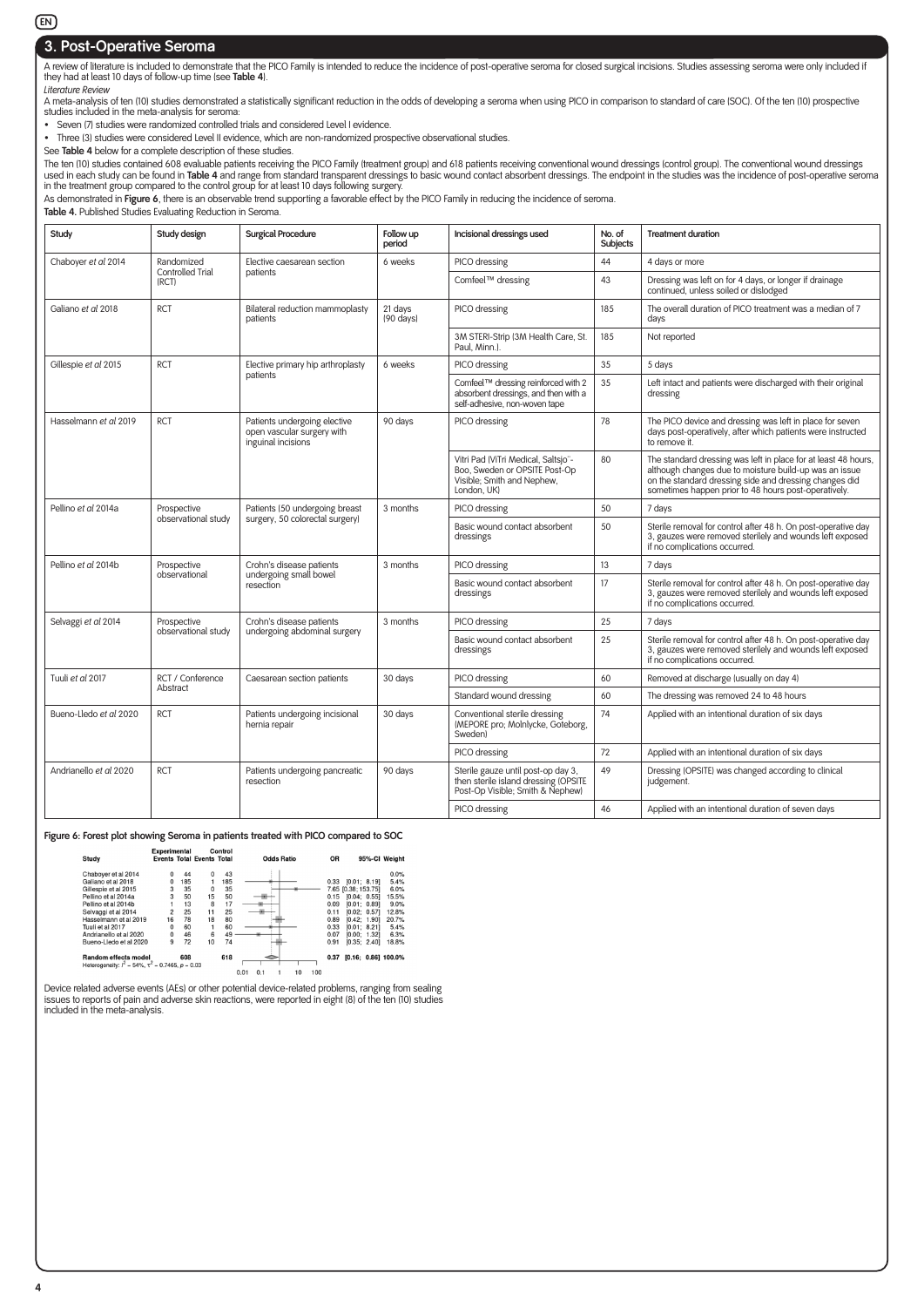#### **4. Dehiscence**

A review of literature is included to demonstrate that the PICO Family is intended to reduce the incidence of dehiscence in closed surgical incisions. Studies assessing dehiscence were only included if they had at least 10 days of follow-up time (see **Table 5**). *Literature Support*

In accordance with the literature review process described above, seven (7) prospective studies demonstrated a statistically significant reduction in developing dehiscence when using PICO in comparison to standard of care. Of the seven (7) studies included in the meta-analysis for dehiscence:

• Six (6) studies were randomized controlled trials and considered Level I evidence.

• One (1) study was considered level II evidence, which are non-randomized prospective observational studies.

See **Table 5** below for a complete description of these studies.

The seven (7) studies contained 551 evaluable patients receiving the PICO Family (treatment group) and 656 patients receiving conventional wound dressings (control group). The conventional wound dressings used in each study can be found in **Table 5** and range from standard sterile dressings to fixation strips. The endpoint in the studies was the incidence of dehiscence in the treatment group compared to the control group for at least 10 days following surgery.

As demonstrated in **Figure 7**, there is an observable trend supporting a favorable effect by the PICO Family in reducing the incidence of dehiscence.

**Table 5.** Studies Evaluating Reduction in Dehiscence in Closed Surgical Incisions.

| Study                                   | Study design              | <b>Surgical Procedure</b>                                                        | Follow up<br>period  | Incisional dressings used                                                                                          | No. of<br>Subjects | <b>Treatment duration</b>                                                                                                                                                                                                                  |
|-----------------------------------------|---------------------------|----------------------------------------------------------------------------------|----------------------|--------------------------------------------------------------------------------------------------------------------|--------------------|--------------------------------------------------------------------------------------------------------------------------------------------------------------------------------------------------------------------------------------------|
| Chaboyer et al 2014                     | Randomized                | Elective caesarean section                                                       | 6 weeks              | PICO dressing                                                                                                      | 44                 | 4 days or more                                                                                                                                                                                                                             |
|                                         | Controlled Trial<br>(RCT) | patients                                                                         |                      | Comfeel™ dressing                                                                                                  | 43                 | Dressing was left on for 4 days, or longer if drainage<br>continued, unless soiled or dislodged                                                                                                                                            |
| Galiano et al 2018                      | <b>RCT</b>                | Bilateral reduction mammoplasty<br>patients                                      | 21 days<br>(90 days) | PICO dressing or 3M STERI-Strip<br>(3M Health Care, St. Paul, Minn.).                                              | 185                | The overall duration of PICO treatment was a median of 7<br>davs                                                                                                                                                                           |
|                                         |                           |                                                                                  |                      |                                                                                                                    | 185                | Not Reported                                                                                                                                                                                                                               |
| Gillespie et al 2015                    | <b>RCT</b>                | Elective primary hip arthroplasty                                                | 6 weeks              | PICO dressing or Comfeel™                                                                                          | 35                 | 5 days                                                                                                                                                                                                                                     |
|                                         |                           | patients                                                                         |                      | dressing reinforced with 2<br>absorbent dressings, and then with<br>a self-adhesive, non-woven tape                | 35                 | Left intact and patients were discharged with their original<br>dressing                                                                                                                                                                   |
|                                         |                           |                                                                                  |                      |                                                                                                                    | 417                | The dressing was left in situ for at least 24 hours                                                                                                                                                                                        |
| <b>RCT</b><br>Witt-Majchrzak et al 2015 |                           | Patients undergoing coronary<br>artery bypass grafting surgery                   | 6 weeks              | PICO dressing                                                                                                      | 40                 | Dressing changed on day 2 or 3 and on day 5 or 6 after<br>surgery                                                                                                                                                                          |
|                                         |                           |                                                                                  |                      | Conventional dressing                                                                                              | 40                 | Dressings changed daily                                                                                                                                                                                                                    |
| Hasselmann et al 2019                   | <b>RCT</b>                | Patients undergoing elective<br>open vascular surgery with<br>inguinal incisions | 90 days              | PICO dressing                                                                                                      | 78                 | The PICO device and dressing was left in place for seven<br>days post-operatively, after which patients were instructed<br>to remove it.                                                                                                   |
|                                         |                           |                                                                                  |                      | (Vitri Pad: ViTri Medical, Saltsio"-<br>Boo, Sweden or OPSITE Post-Op<br>Visible; Smith and Nephew,<br>London, UK) | 80                 | The standard dressing was left in place for at least 48 hours,<br>although changes due to moisture build-up was an issue<br>on the standard dressing side and dressing changes did<br>sometimes happen prior to 48 hours post-operatively. |
|                                         |                           |                                                                                  |                      | Sterile island dressing                                                                                            | 20                 | Not Reported                                                                                                                                                                                                                               |
| Helito et al 2020                       | Prospective and           | Patients undergoing total knee                                                   | 12 months            | PICO dressing                                                                                                      | 97                 | Applied with an intentional duration of 7 days.                                                                                                                                                                                            |
|                                         | historical controlled     | arthroplasty                                                                     |                      | Conventional surgical dressings                                                                                    | 199                | Applied with an intentional duration of 7 days.                                                                                                                                                                                            |
| Bueno-Lledo et al 2020<br><b>RCT</b>    |                           | Patients undergoing incisional<br>hernia repair                                  | 30 days              | Conventional sterile dressing<br>(MEPORE pro; Molnlycke, Goteborg,<br>Swedenl                                      | 74                 | Applied with an intentional duration of six days                                                                                                                                                                                           |
|                                         |                           |                                                                                  |                      | PICO dressing                                                                                                      | 72                 | Applied with an intentional duration of six days                                                                                                                                                                                           |

**Figure 7: Forest plot showing dehiscence in patients treated with PICO compared to SOC**

|                                                                                           | Experimental   |     |                                  | Control |                   |           |                            |
|-------------------------------------------------------------------------------------------|----------------|-----|----------------------------------|---------|-------------------|-----------|----------------------------|
| Study                                                                                     |                |     | <b>Events Total Events Total</b> |         | <b>Odds Ratio</b> | <b>OR</b> | 95%-CI Weight              |
| Chaboyer et al 2014                                                                       | 0              | 44  | 0                                | 43      |                   |           | 0.0%                       |
| Galiano et al 2018                                                                        | 32             | 185 | 52                               | 185     |                   | 0.53      | 62.5%<br>[0.33; 0.88]      |
| Gillespie et al 2015                                                                      |                | 35  |                                  | 35      |                   |           | 1.00 [0.06; 16.65]<br>1.4% |
| Witt-Majchrzak et al 2015                                                                 |                | 40  | 1                                | 40      |                   |           | 1.00 [0.06; 16.56]<br>1.4% |
| Hasselmann et al 2019                                                                     | 14             | 78  | 9                                | 80      |                   | 1.73      | [0.70; 4.26]<br>10.6%      |
| Helito et al 2020                                                                         | 3              | 97  | 20                               | 199     |                   | 0.29      | 18.5%<br>[0.08; 0.99]      |
| Bueno-Lledo et al 2020                                                                    | $\overline{2}$ | 72  | 4                                | 74      |                   | 0.50      | 5.6%<br>[0.09; 2.82]       |
| <b>Fixed effect model</b><br>Heterogeneity: $l^2 = 29\%$ , $\tau^2 = 0.1449$ , $p = 0.22$ |                | 551 |                                  | 656     | ⇐                 |           | 0.63 [0.43: 0.92] 100.0%   |
|                                                                                           |                |     |                                  |         | 0.1<br>0.5        | 10        |                            |

Device related adverse events (AEs) or other potential device-related problems, ranging from sealing issues to reports of pain and adverse skin reactions, were reported in five (5) of the seven (7) studies included in the meta-analysis.

#### **5. Limitations of the Clinical Evidence**

There can be many inherent limitations to meta-analyses, such as publication bias, selection bias, and varying quality of the underlying studies. Efforts were made in the study identification and selection<br>process to reduce potential biases by selecting higher quality level I and level II studies. The criteria<br>used to asses systematic literature review (**Section 1** and **Table 2**). Another potential bias affecting studies included in meta-analyses is publication bias, whereby studies with statistically significant results are more likely to be published. This may also occur in the context of selective outcome reporting in which only significant outcomes are reported at study publication. To address this, searches were also conducted on ClinicalTrials.gov to check for completed trials with results available that had not been published. Most studies (16/25) included in the systematic literature review were at higher risk of bias or the risk for bias was unclear. Specifically, many level I studies failed to include an intention to treat (ITT) analysis and often only reported on the per protocol (PP) analysis. Deficiencies in level II<br>prospective observational studies included a lack of reporting of confidence intervals or p-values.<br>Additional sources of b for assessment of surgical site complications such as SSI. While inclusion for analysis required<br>a follow-up period of at least 30 days post-operatively (as per CDC definitions), some studies<br>exceeded this threshold someti Namely, clinical practice, such as the use of technologies, procedures or care pathways, may have<br>changed over time since the original data was collected meaning that any clinical improvement in<br>the intervention arm may be alone. The systematic literature review also only included studies published in the English language. As such, there is the possibility of excluding valid data published in a different language. Although these limitations should be considered when examining the results from these metaanalyses, the depth and breadth of the evidence provided gives reassurance to the conclusions reached for each of the outcomes assessed for the proposed Indications For Use. In addition, by the very nature of the inclusion criteria used for the systematic literature review, only studies considered methodologically robust (i.e., prospective and comparative) were selected for these analyses. The device has not been demonstrated to be effective in reducing the incidence of surgical site infection, seroma, and dehiscence in all surgical procedures and patient populations; therefore, the device may not be recommended for routine use to reduce surgical site infection, seroma, and dehiscence. Surgeons should continue to follow the 'Centers for Disease Control and Prevention Guideline for the Prevention of Surgical Site Infection'31 and the 'American College of Surgeons and Surgical Infection Society: Surgical Stille Infection Guidelines<sup>25</sup> for best practices in preventing surgical site infection.